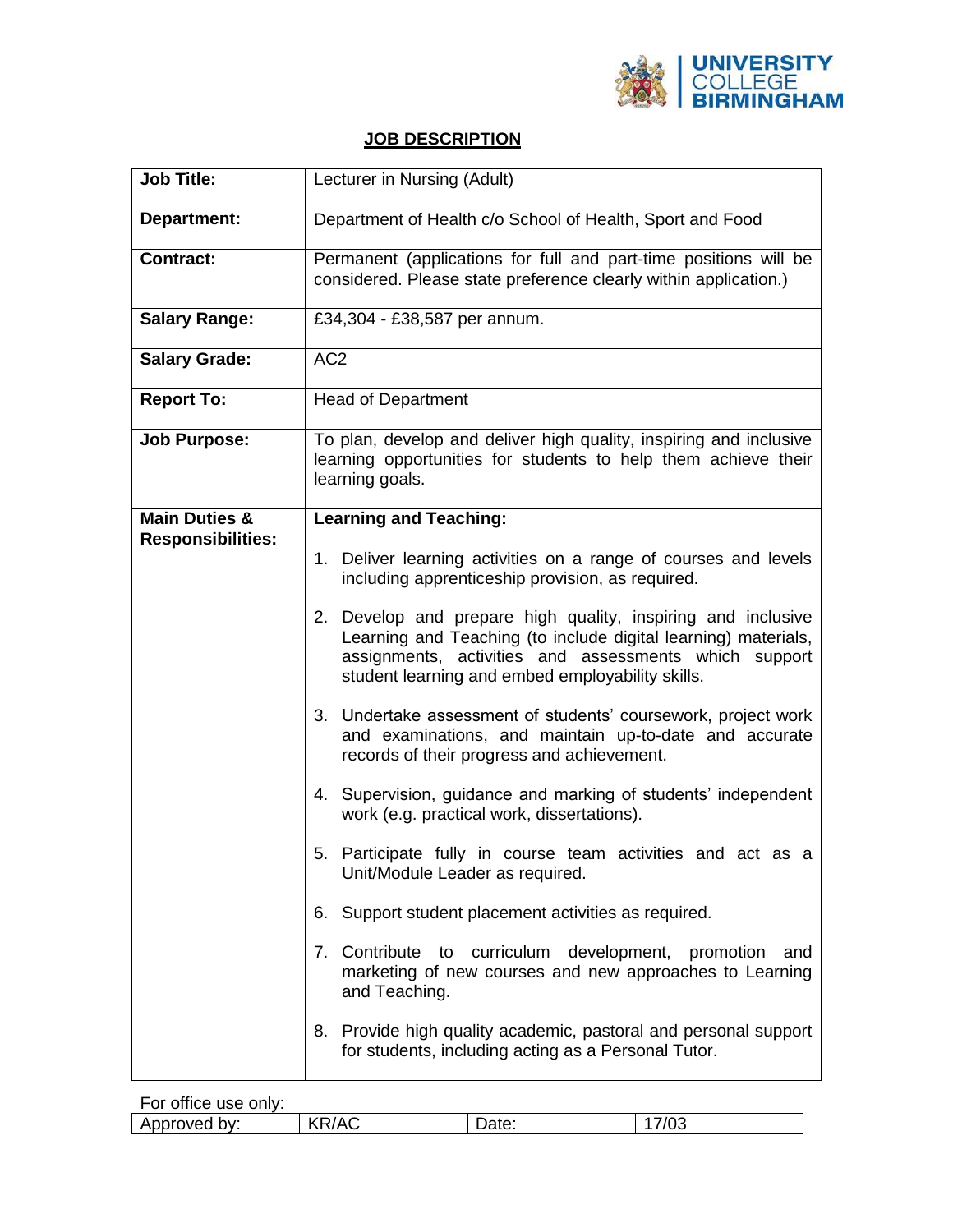

| <b>Management and Administration:</b>                                                                                                                                     |
|---------------------------------------------------------------------------------------------------------------------------------------------------------------------------|
| 9. Assist with the administration, enrolment and induction of<br>students.                                                                                                |
| 10. Contribute to the review of learning programmes, including<br>apprenticeship provision, e.g. retention, attendance, success,<br>progression and student satisfaction. |
| 11. Contribute to student recruitment through participation in<br>and promotional<br>marketing<br>events, such<br>as<br>open<br>days/evenings.                            |
| 12. Contribute to award boards, if required (HE).                                                                                                                         |
| <b>Liaison and Networking:</b>                                                                                                                                            |
| 13. Contribute<br>other<br>collaborative<br>links<br>with<br>to<br>programmes/subjects and develop internal networks.                                                     |
| 14. Develop links with external partners such as other educational<br>bodies, employers and professional bodies to foster<br>collaboration.                               |
| 15. Reflect and act upon feedback from students/peer<br>observations to enhance contribution and practice.                                                                |
| 16. Offer peer support and share good practice in all aspects of<br>the role.                                                                                             |
| General:                                                                                                                                                                  |
| 17. Engage in meaningful professional development and updating<br>relevant to the University and School objectives.                                                       |
| 18. Participate fully in team/Department/School meetings and<br>planning activities.                                                                                      |
| 19. Participate fully in annual review and other University<br>processes.                                                                                                 |
| 20. Demonstrate a commitment to promoting the principles of<br>Equality and Diversity.                                                                                    |
| 21. Duty of care in respect of Health and Safety of self and<br>others.                                                                                                   |
| 22. To commit to upholding the principles of Safeguarding and                                                                                                             |

For office use only:

| .                |          |     |    |  |
|------------------|----------|-----|----|--|
| hv.<br>nver<br>∼ | .,<br>`` | aw. | vu |  |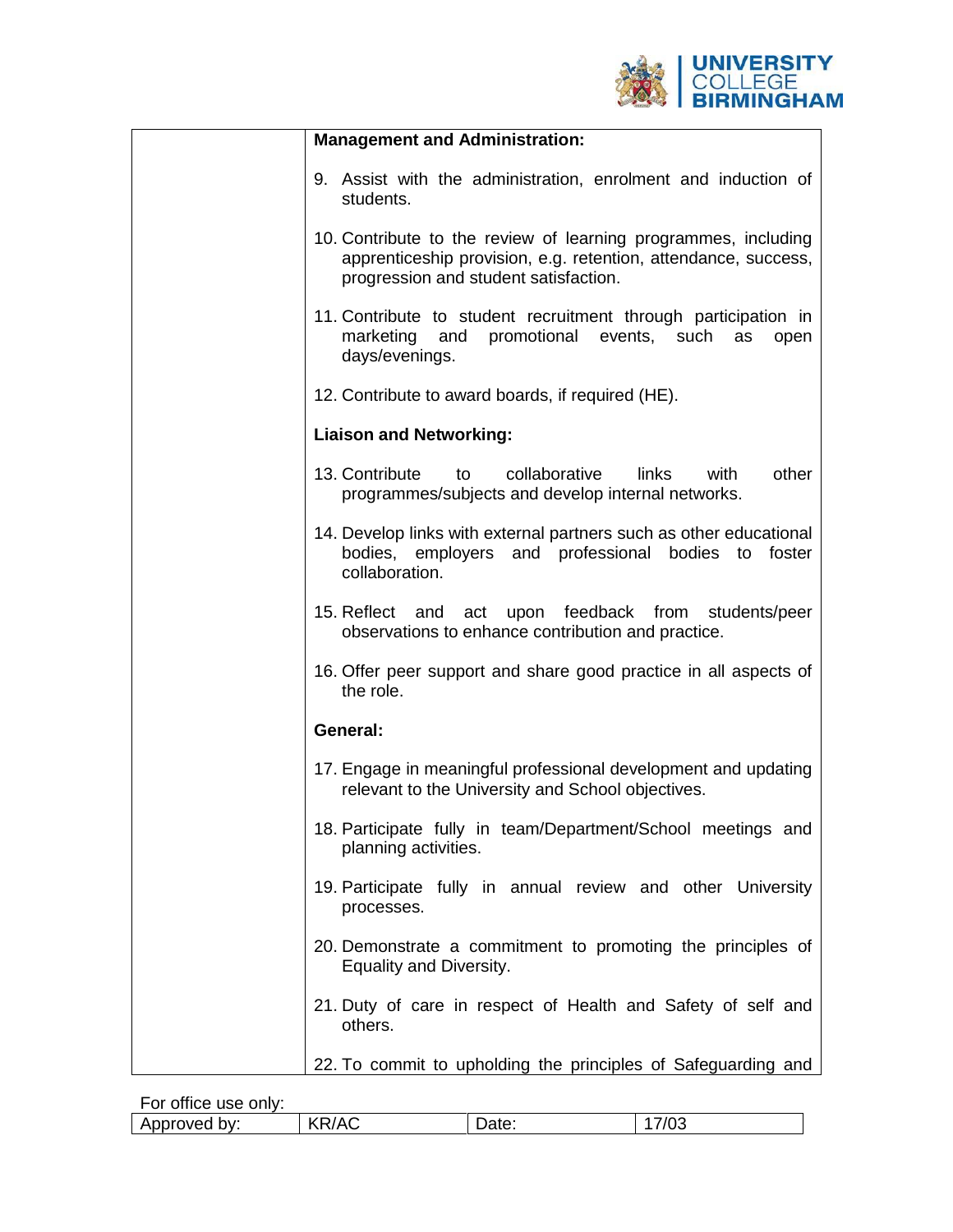

| the PREVENT agenda.                                                                                           |
|---------------------------------------------------------------------------------------------------------------|
| 23. To ensure practice is in line with the requirements of the<br><b>General Data Protection Regulations.</b> |
| 24. Any other duties commensurate with the nature and grade of<br>the post.                                   |

\*The above does not represent an exhaustive list of duties associated with this role.

| For office use only: |              |       |      |
|----------------------|--------------|-------|------|
| Approved by:         | <b>KR/AC</b> | Date: | 7/03 |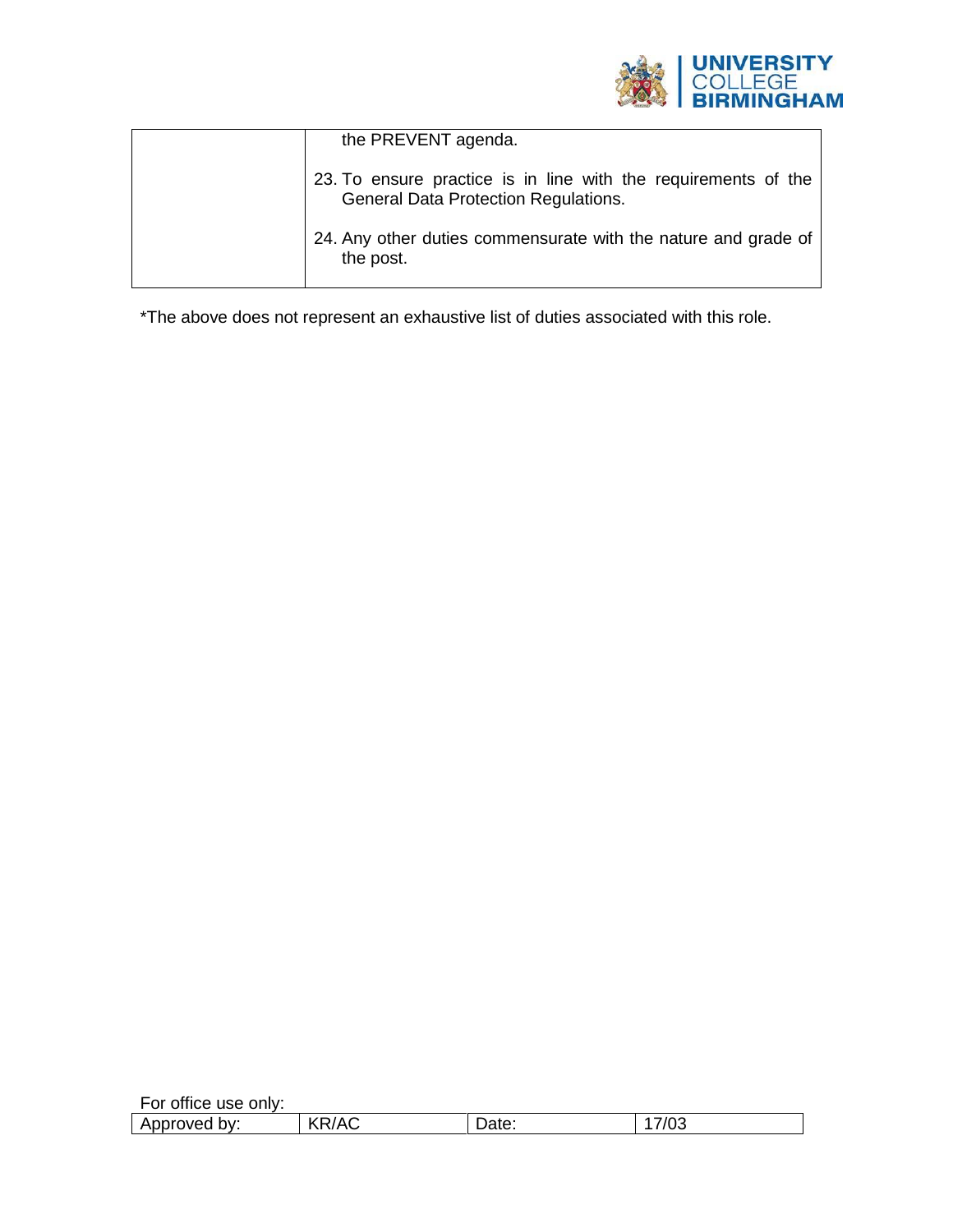

## **PERSON SPECIFICATION**

| Post:                   | Lecturer in Nursing (Adult)                                                                                                                                                                                                     | Weighted<br>criteria |
|-------------------------|---------------------------------------------------------------------------------------------------------------------------------------------------------------------------------------------------------------------------------|----------------------|
| <b>Experience:</b>      |                                                                                                                                                                                                                                 |                      |
|                         | Teaching experience within HE with evidence of successful student                                                                                                                                                               | X                    |
|                         | learning outcomes OR evidence of coaching/mentoring/teaching in a                                                                                                                                                               |                      |
|                         | professional setting.                                                                                                                                                                                                           |                      |
| $\overline{\mathbf{c}}$ | Credible experience within industry to apply to Learning and Teaching.                                                                                                                                                          | X                    |
| $\overline{3}$          | Contribute to the development of new programmes/approaches to<br>Learning and Teaching.                                                                                                                                         |                      |
| 4                       |                                                                                                                                                                                                                                 |                      |
| $\overline{5}$          |                                                                                                                                                                                                                                 |                      |
|                         | <b>Skills &amp; Abilities:</b>                                                                                                                                                                                                  |                      |
| 6                       | Current proficiency to teach undergraduate nursing students and nursing<br>associate apprentices a range of clinical skills as outlined in the Standards<br>of Proficiency (NMC,2018) for registered nurses/nursing associates: |                      |
|                         | https://www.nmc.org.uk/globalassets/sitedocuments/standards-of-<br>٠                                                                                                                                                            |                      |
|                         | proficiency/nurses/future-nurse-proficiencies.pdf                                                                                                                                                                               |                      |
|                         | https://www.nmc.org.uk/globalassets/sitedocuments/standards-of-<br>٠                                                                                                                                                            |                      |
|                         | proficiency/nursing-associates/nursing-associates-proficiency-                                                                                                                                                                  |                      |
|                         | standards.pdf                                                                                                                                                                                                                   |                      |
| $\overline{7}$          | Effective oral and written communication skills in both individual and                                                                                                                                                          |                      |
|                         | group situations; ability to relate to students with diverse backgrounds,                                                                                                                                                       |                      |
|                         | ages and experiences.                                                                                                                                                                                                           |                      |
| 8                       | High level of organisation and administrative skills.                                                                                                                                                                           |                      |
| 9                       | Demonstrated understanding of ICT in relation to Learning and Teaching                                                                                                                                                          |                      |
| 10                      | Ability to work independently, to take the initiative, and to innovate in                                                                                                                                                       |                      |
|                         | Learning and Teaching; ability to work as a member of a team.                                                                                                                                                                   |                      |
|                         | <b>Education &amp; Qualifications:</b>                                                                                                                                                                                          |                      |
| 11                      | Minimum undergraduate degree level qualification OR                                                                                                                                                                             | X                    |
|                         | qualification/experience commensurate with the level of teaching.                                                                                                                                                               |                      |
| 12                      | Recognised teaching qualification or willingness to obtain.                                                                                                                                                                     |                      |
| 13                      | Maths and English qualifications at Level 2 (GCSE C/4) or equivalent or a                                                                                                                                                       |                      |
|                         | willingness to obtain.                                                                                                                                                                                                          |                      |
| 14                      | Registered with Nursing and Midwifery Council with evidence of                                                                                                                                                                  | X                    |
|                         | revalidation.                                                                                                                                                                                                                   |                      |
| 15                      |                                                                                                                                                                                                                                 |                      |
|                         | <b>Training &amp; Professional Development:</b>                                                                                                                                                                                 |                      |
| 16                      | Evidence of relevant continual professional development.                                                                                                                                                                        |                      |
| 17                      | Willingness to engage in further training/development and<br>pursue<br>appropriate professional memberships, as required for the role.                                                                                          |                      |
| 18                      | HEA membership or willingness to work towards.                                                                                                                                                                                  |                      |
|                         |                                                                                                                                                                                                                                 |                      |
| 19                      |                                                                                                                                                                                                                                 |                      |

For office use only:

| .                         |                                         |     |   |  |
|---------------------------|-----------------------------------------|-----|---|--|
| hv.<br>$\cdots$<br>$\sim$ | <br>. .<br>$\mathbf{v}$<br>$\mathbf{v}$ | aw. | v |  |